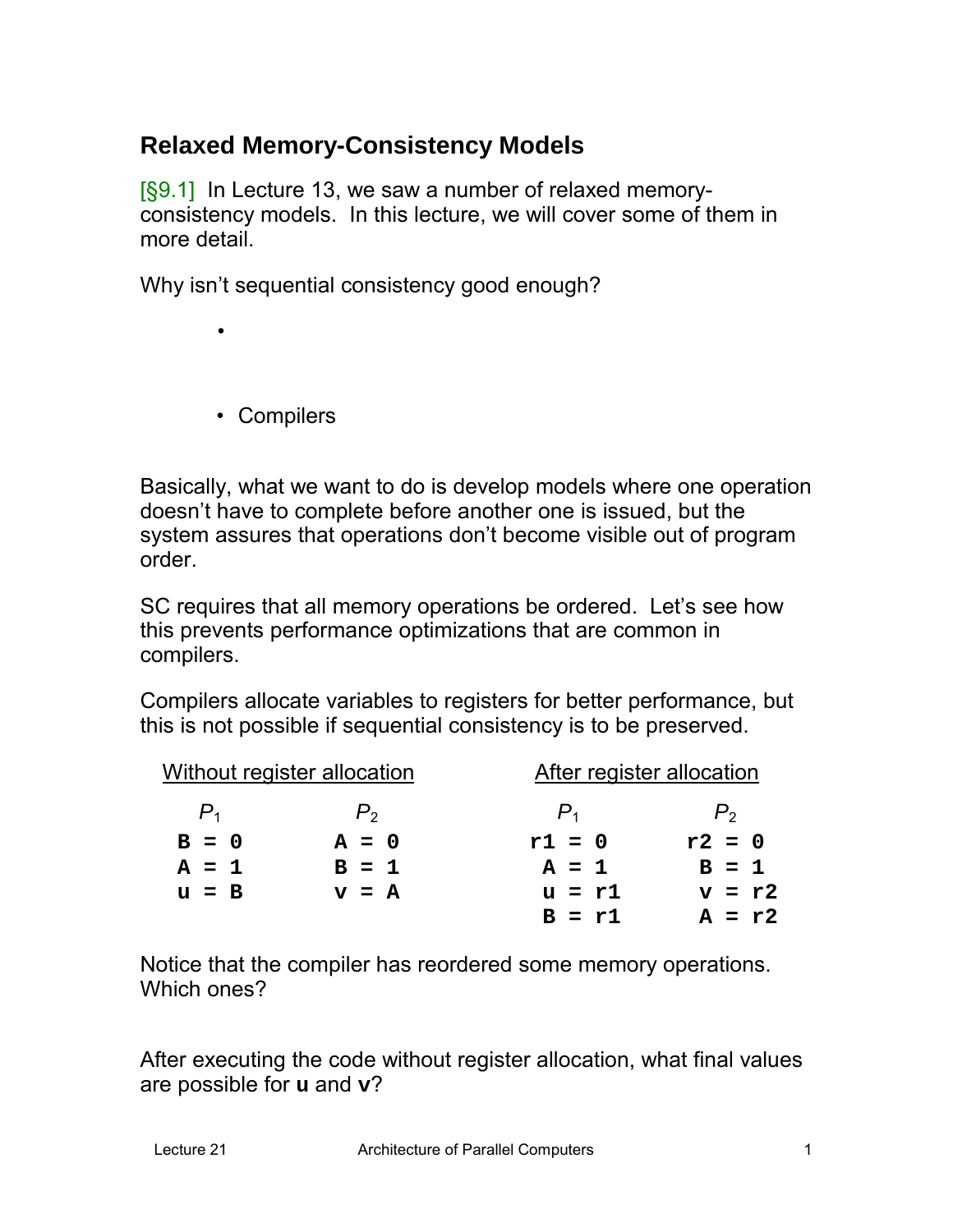After executing the code without register allocation, what final values are possible for **u** and **v**?

So, mere usage of processor registers causes a result not possible with sequential consistency.

Clearly, we must circumvent sequential consistency if we want our programs to perform acceptably.

> • We can preserve sequential consistency, but *overlap operations* as much as possible.

E.g., we can prefetch data, or use more multithreading.

But sequential consistency is preserved, so the compiler cannot reorder operations.

• We can *allow the compiler to reorder operations* as long as we are sure that sequential consistency will not be violated in the results.

Memory operations can be executed out of order, as long as they become visible to other processors in program order.

For example, we can execute instructions speculatively, and simply not commit the results if those instructions should not have been executed.

• We can *relax the consistency model*, abandoning the guarantee of sequential consistency, but still retain semantics that are intuitive.

The reason that relaxed consistency models are useful is that most of the sequential constraints in a program are not really necessary for it to give intuitively correct results.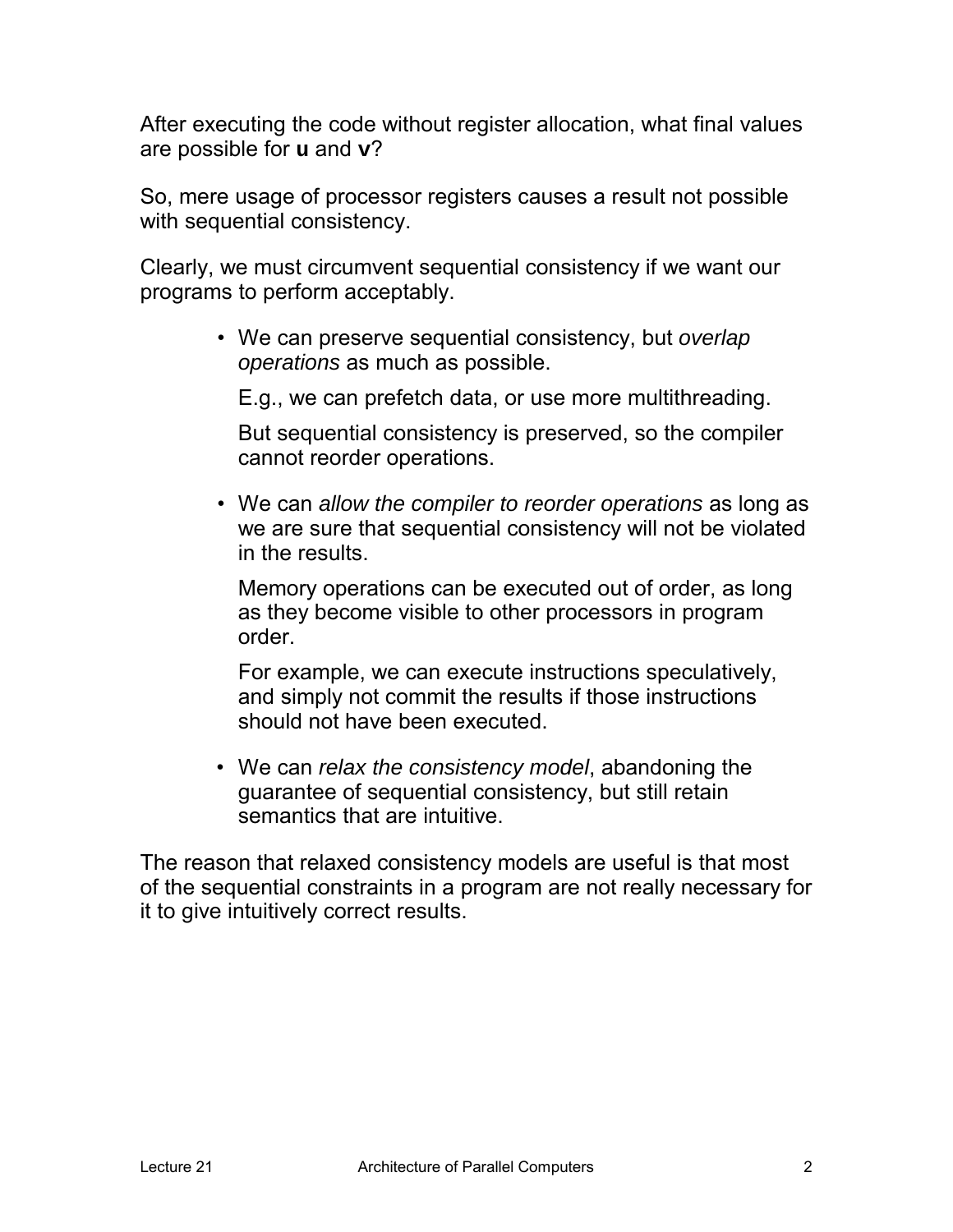$P_1$   $P_2$ 1a. **A=1** 1b. **B=1** 1c. **flag = 1** 2a. **while (flag == 0);** 2b. **u=A** 2c. **v=B**

If the code were to execute sequentially, statement 1a would have to precede 1b, which would have to precede 1c; ditto for 2a–2c.

What precedence relationships among the statements are really necessary?

CS&G discuss relaxed consistency models from two standpoints.

- The *system specification*, which tells how a consistency model works and what guarantees of ordering it provides.
- The *programmer's interface*, which tells what code needs to be written to invoke operations provided by the system specification.

### **The system specification**

[§9.1.1] CS&G divide relaxed consistency models into three classes based on the kinds of reorderings they allow.

> • *Write*  $\rightarrow$  read reordering. These models only allow a write to bypass (complete before) an incomplete earlier read.

*Examples:* Total store ordering, processor consistency

• *Write* <sup>→</sup> *write reordering*. These models also allow writes to bypass previous writes.

*Example:* Partial store ordering.

• *All reorderings*. These models also allow reads and writes to bypass previous reads.

*Example:* Weak ordering, release consistency.

#### *Write* <sup>→</sup> *read reordering*

Models that allow reads to bypass pending writes are helpful because they help hide the latency of write operations.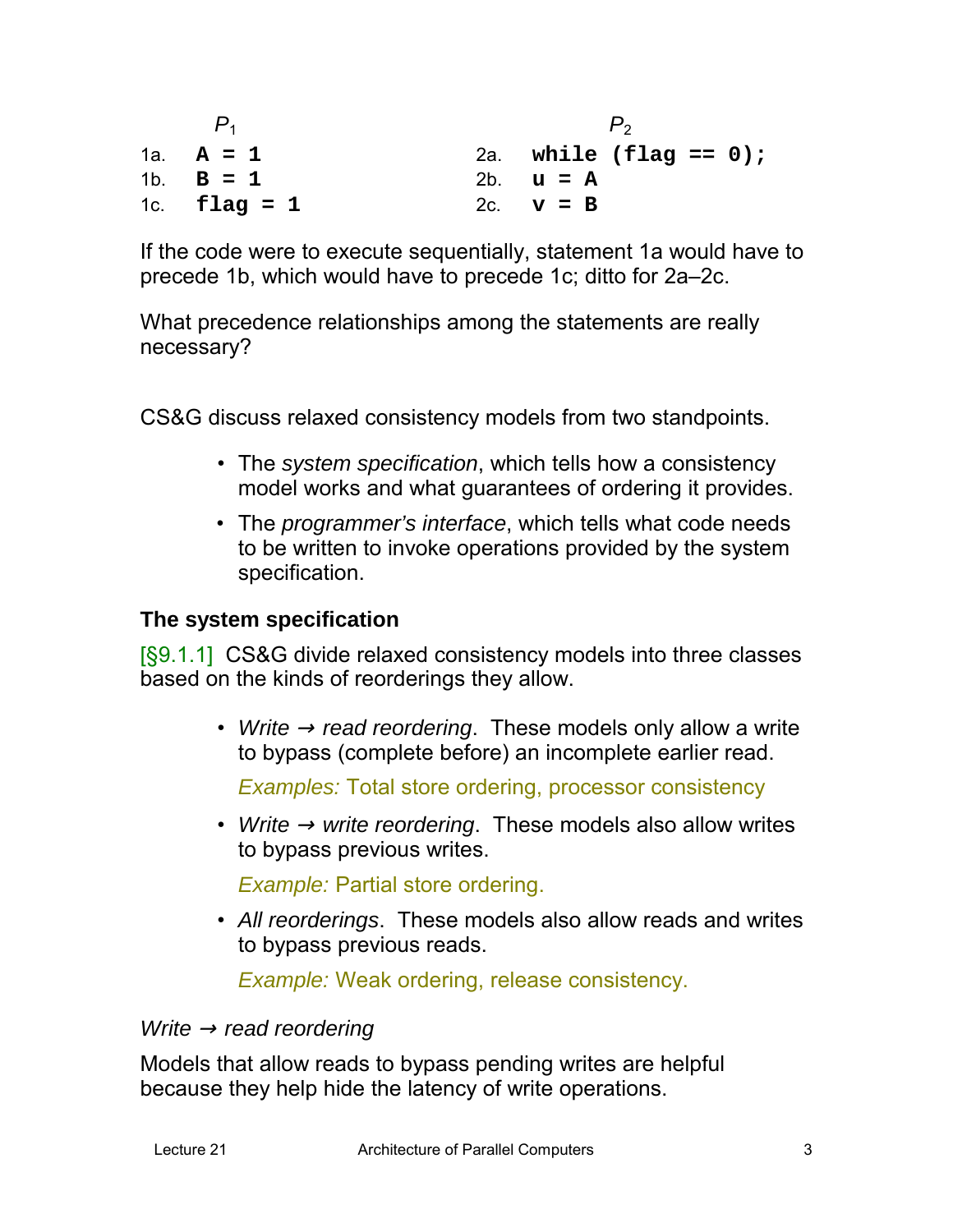While a write-miss is still in the write buffer, and not yet visible to other processors, the processor can perform reads that hit in its cache, or a single read that misses in its cache.

These models require minimal changes to programs. For example, no change is needed to the code for spinning on a flag:

 $P_1$   $P_2$  $A = 1;$ **flag = 1; while (flag == 0); print A;**

(In this and later code fragments, we assume all variables are initialized to 0.)

This is because the model does not permit writes to be reordered. In particular, the write to will not be allowed to complete out of order with respect to the write to **flag**.

What would write  $\rightarrow$  read reordering models guarantee about this fragment?

|  | $P_1$    | $P_{2}$  |  |
|--|----------|----------|--|
|  | $A = 1;$ | print B; |  |
|  | $B = 1;$ | print A; |  |

Recall from Lecture 13 that processor consistency does not require that all processors see writes in the same order if those writes come from different processors.

Under processor consistency (PC), what value will be printed by the following code?

 $P_1$   $P_2$   $P_3$ **A = 1; while (A==0); while (B==0);**  $B = 1;$ **print A;**

However, this problem does not occur with total store ordering (TSO).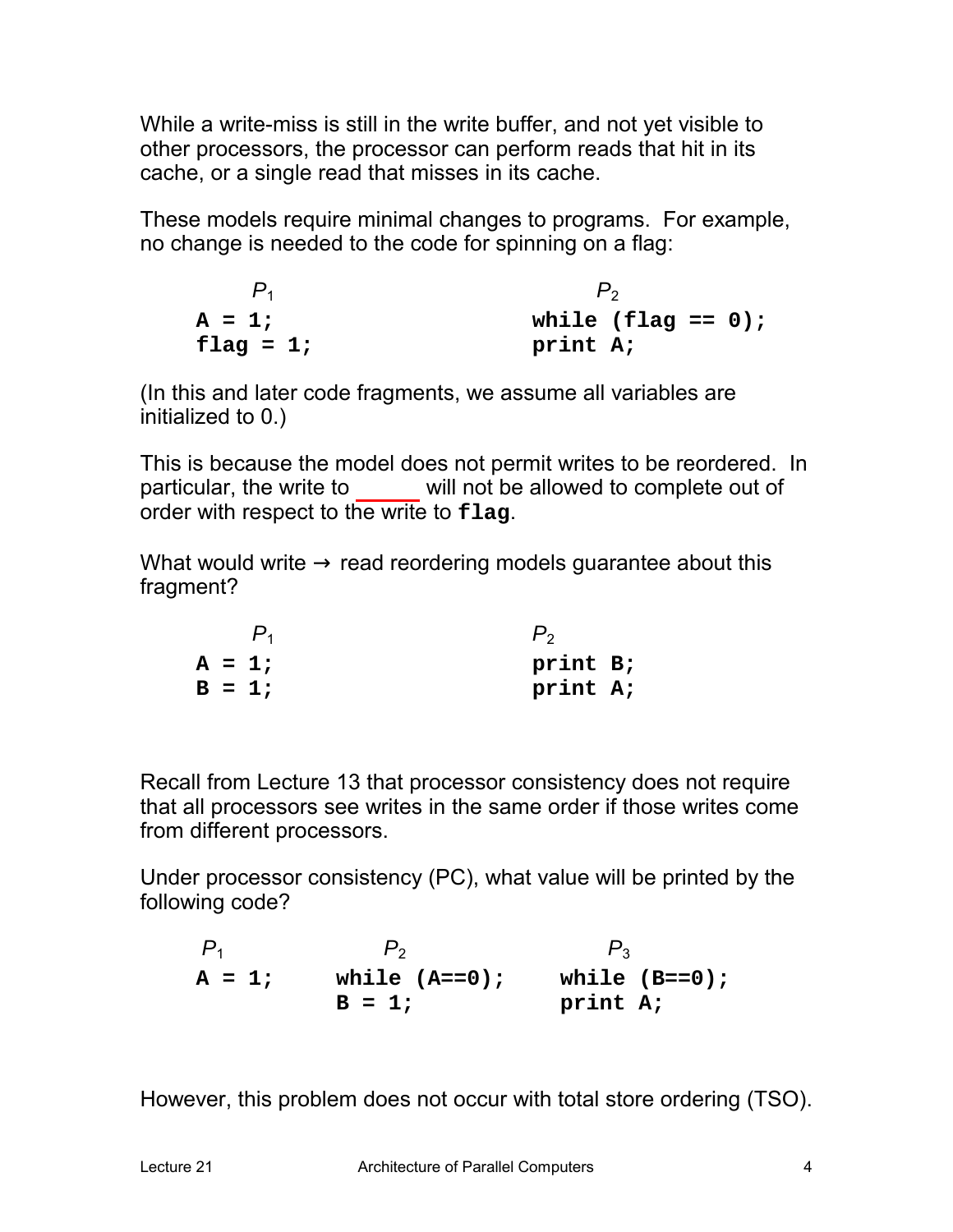TSO provides—

- Store atomicity—there is a global order defined between all writes.
- A processor's own reads and writes are ordered with respect to itself.

```
"X = 3; print X" will print 3.
```
- The processor issuing the write may observe it sooner then the other processors.
- Special **membar** instructions are used to impose global ordering between write  $\rightarrow$  read.

Now consider this code fragment.

| 1a. $A = 1;$   | 2a. $B = 1$ ;  |
|----------------|----------------|
| 1b. $print B;$ | 2b. $print A;$ |

With sequential consistency, what will be printed?

How do we know this?

Might something else happen under PC?

What about under TSO?

To guarantee SC semantics when desired, we need to use the **membar** (or "fence") instruction. This instruction prevents a following read from completing before previous writes have completed.

If an architecture doesn't have a **membar** instruction, an atomic read-modify-write operation can be substituted for a read. Why do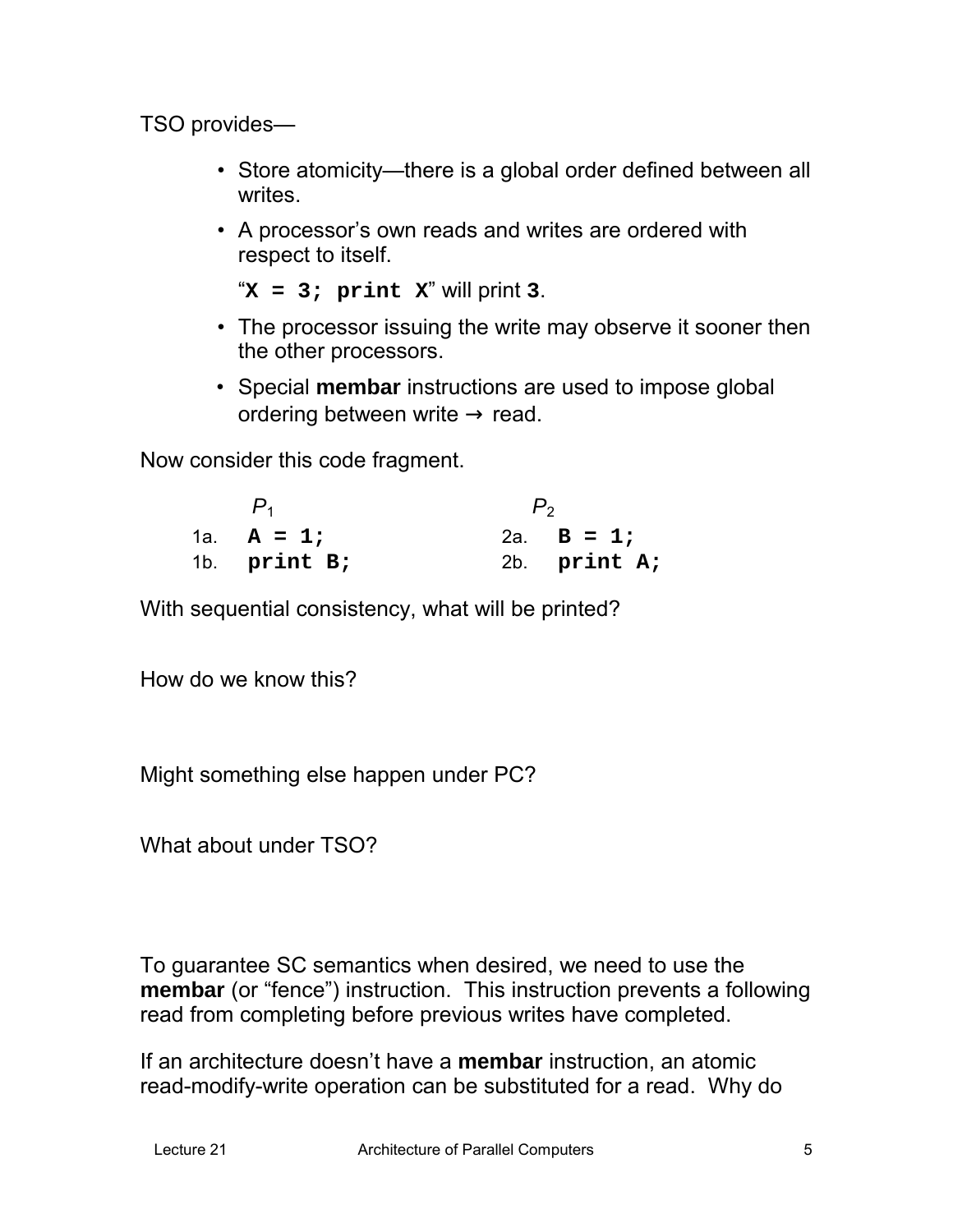we know this will work?

Such an instruction is provided on the Sun Sparc V9.

*Write* <sup>→</sup> *write reordering*

What is the advantage of allowing write  $\rightarrow$  write reordering?

Well, the write buffer can merge or retire writes before previous writes in program order complete.

What would it mean to "merge" two writes?

Multiple write misses (to different locations) can thus become fully overlapped and visible out of program order.

What happens to our first code fragment under this model?

| $P_1$          |                                  |
|----------------|----------------------------------|
| 1a. $A = 1$    | 2a. while $(\text{flag} == 0)$ ; |
| 1b. $B = 1$    | 2b. $u = A$                      |
| 1c. $flag = 1$ | 2c. $v = B$                      |

In order to make the model work in general, we need an instruction that enforces write-to-write ordering when necessary.

On the Sun Sparc V9, the **membar** instruction has a "write-to-write flavor" that can be turned on to provide this.

Where would we need to insert this instruction in the code fragment above?

### *Relaxing all program orders*

Models in this class don't guarantee that anything becomes visible to other processors in program order.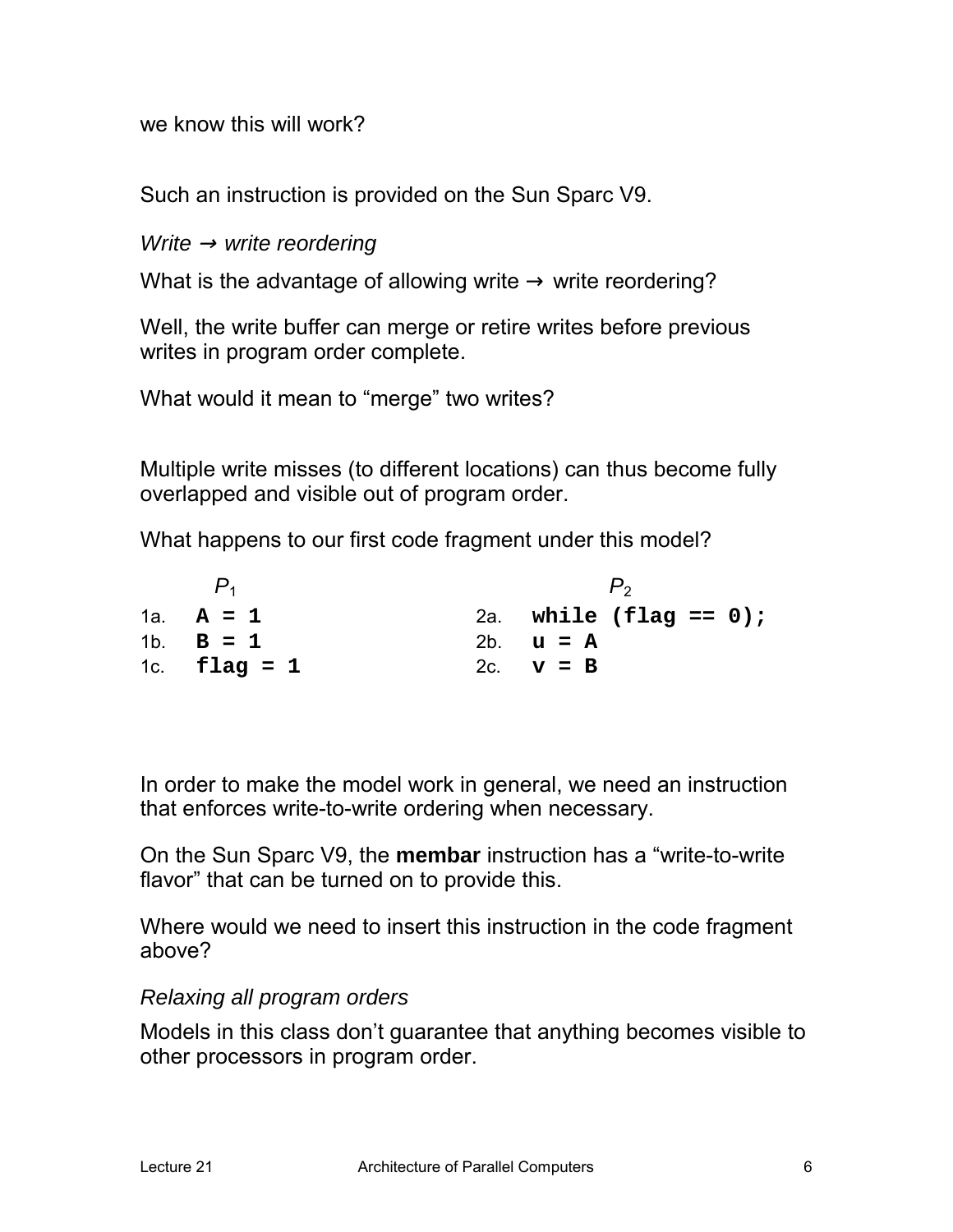This allows multiple read and write requests to be outstanding at the same time and complete out of order.

This allows read latency to be hidden as well as write latency. (In earlier models, writes couldn't bypass earlier reads, so everything in a process had to wait for a pending read to finish.)

These models are the only ones that allow optimizing compilers to use many key reorderings and eliminate "unnecessary" accesses.

Two models, and three implementations, fall into this category.

- Weak ordering
- Release consistency
- Digital Alpha implementation
- Sparc V9 Relaxed Memory Ordering (RMO)
- IBM PowerPC implementation

We have already seen the two models in Lecture 13.

To get a better appreciation for the differences between the two, lets consider the two examples from CS&G.

Here is a piece of code that links a new task onto the head of a doubly linked list. It may be executed in parallel by all processors, so some sort of concurrency control is needed.

```
…
lock(taskQ);
newTask→next = head;
if (head != NULL) head→prev = newTask;
head = newTask;
unlock(taskQ);
…
```
In this code, **taskQ** serves as a synchronization variable. If accesses to it are kept in order, and accesses by a single processor are kept in program order, then it will serve to prevent two processes from manipulating the queue simultaneously.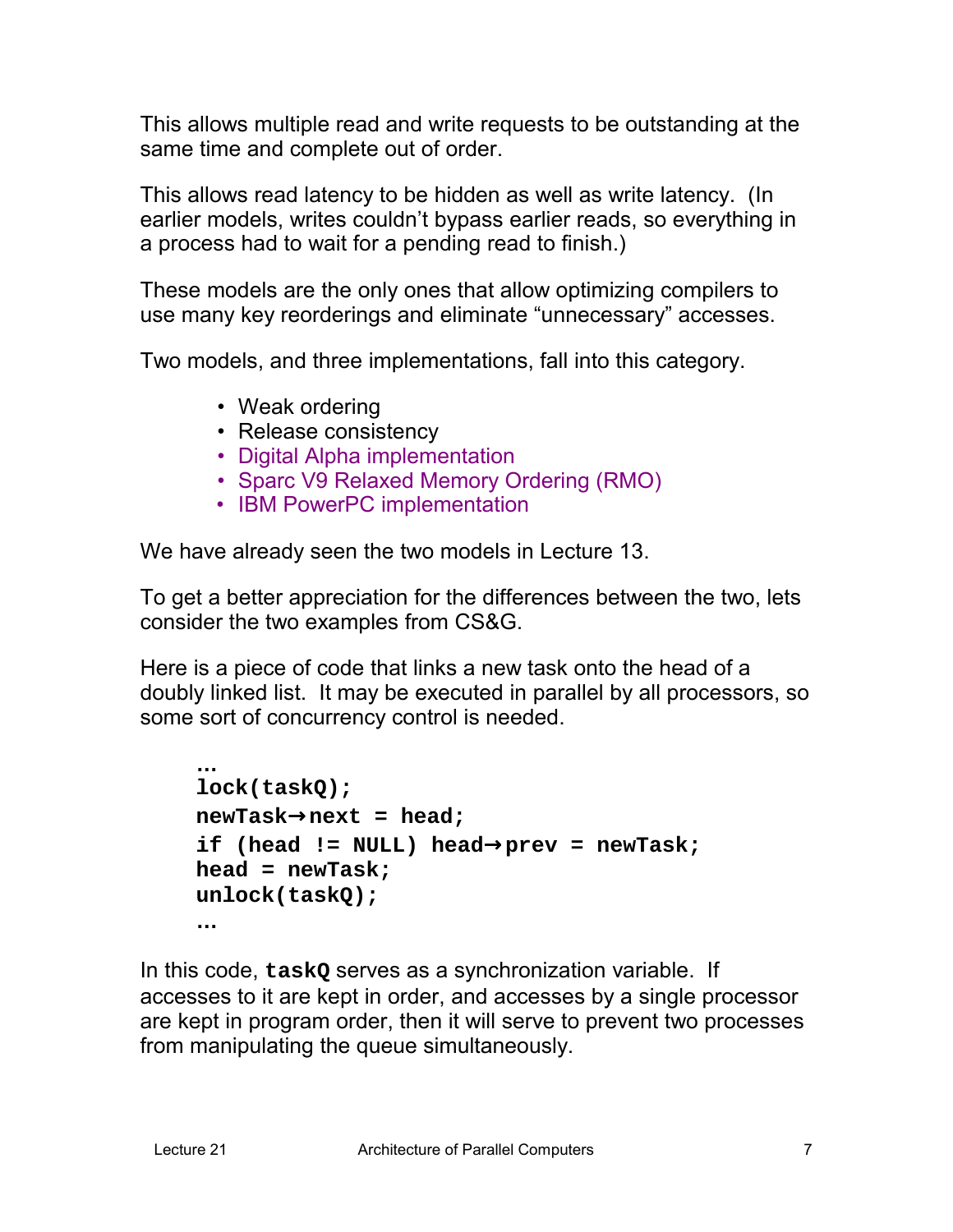This example uses a **flag** variable to implement a producer/consumer interaction.

```
P_1 P_2TOP: while (flag2 == 0);
TOP: while (flag1 == 0);
   A = 1;u = B;
   v = C;
   D = B * C;
   flag2 = 0;
   flag1 = 1;
   goto TOP;
                          x = A;
                          y = D;
                          B = 3;
                          C = D / B;
                          flag1 = 0;
                          flag2 = 1;
                          goto TOP;
```
Which shared variables are produced by  $P_1$ ?

Which shared variables are produced by  $P_2$ ?

What is the synchronization variable here?

Again, as long as one access to it completes throughout the system before the next one starts, other reads and writes can complete out of order, and the program will still work.

The diagram below (similar to the one at the end of Lecture 13) illustrates the difference between weak ordering and release consistency.

Each block with reads and writes represents a run of nonsynchronization operations from a single processor.

With weak ordering, before a synchronization operation, the processor waits for all previous

Also, a synchronization operation has to complete before later reads and writes can be issued.

Release consistency distinguishes between

• an **acquire** performed to gain access to a critical section, and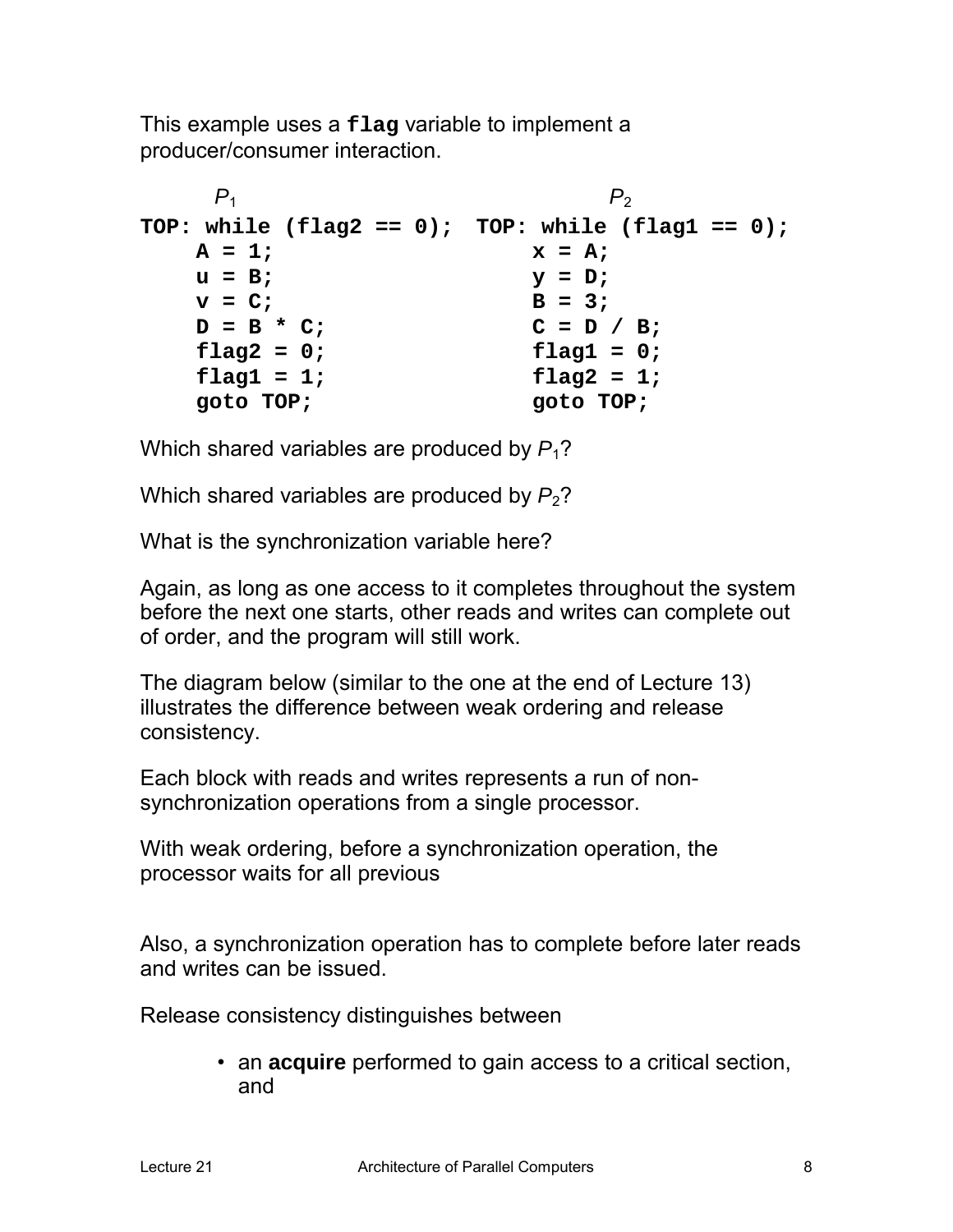• a **release** performed to leave a critical section.

An **acquire** can be issued before previous reads (in block 1) complete.

After a **release** is issued, instructions in block 3 can be issued without waiting for it to complete.



#### Weak ordering

Modern processors provide instructions that can be used to implement these two models.

- The Alpha architecture supports two "fence" instructions.
	- □ The **memory barrier** (MB) operation is like a **synch** operation in RO.
	- □ The **write memory barrier** (WMB) operation imposes program order only between writes.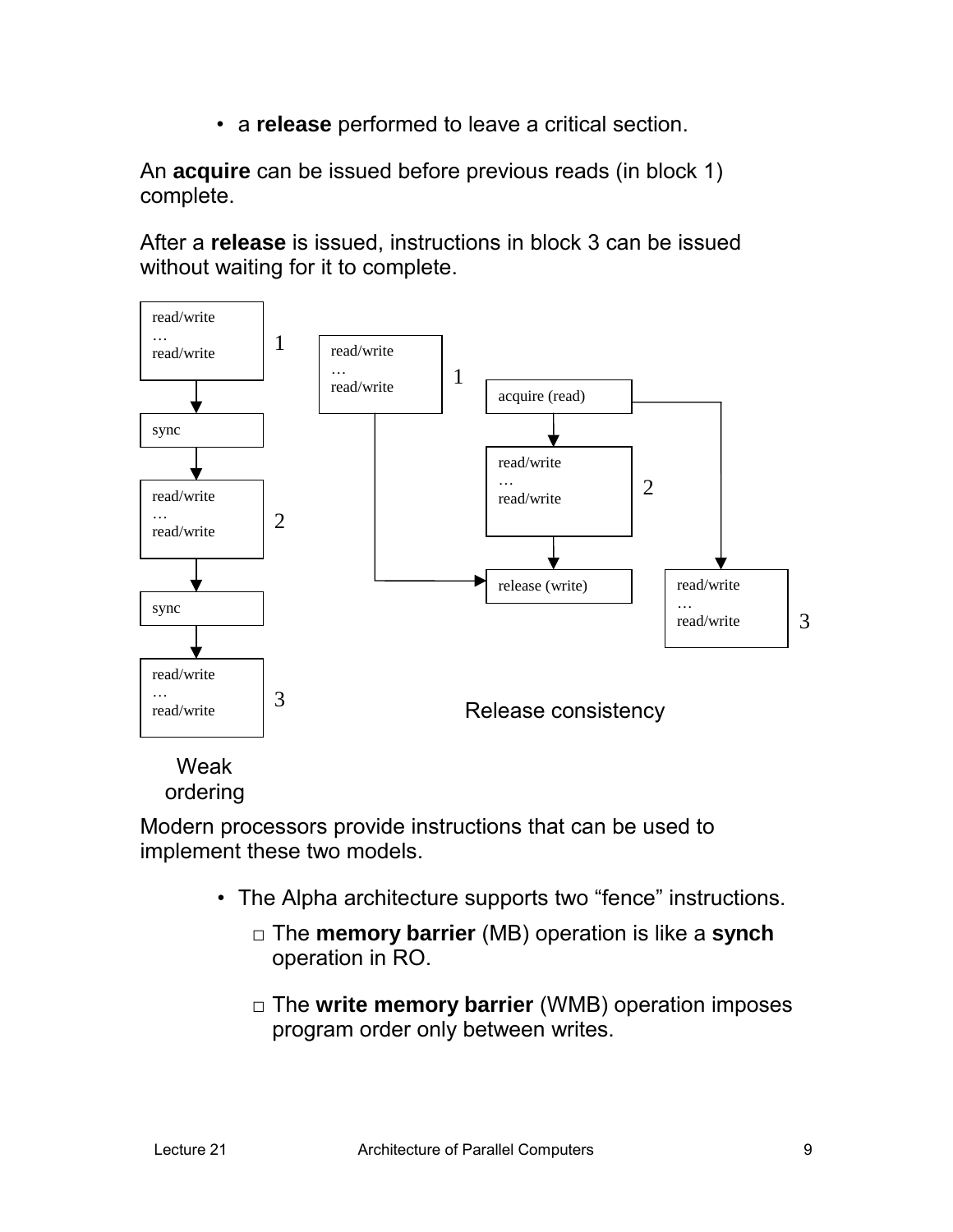A read issued after a WMB can bypass (complete before) a write issued before a WMB.

• The Sparc V9 relaxed memory order (RMO) provides an **membar** (fence) with four "flavor bits."

Each flavor bit guarantees enforcement between a certain combination of previous & following memory operations.

- $\Box$  read to read  $\Box$  read to write  $\Box$  write to read  $\Box$  write to write
- The PowerPC provides only a single **sync** (fence) instruction; it can only implement WO.

## **The programmer's interface**

When writing code for a system that uses a relaxed memoryconsistency model, the programmer must label synchronization operations.

This can be done using system-specified programming primitives such as locks and barriers.

For example, how are lock operations implemented in release consistency?

- A lock operation translates to
- An unlock operation translates to

Arrival at a barrier indicates that previous operations have completed, so it is

Leaving a barrier indicates that new accesses may begin, so it is

What about accesses to ordinary variables, like the **flag** variables earlier in this lecture?